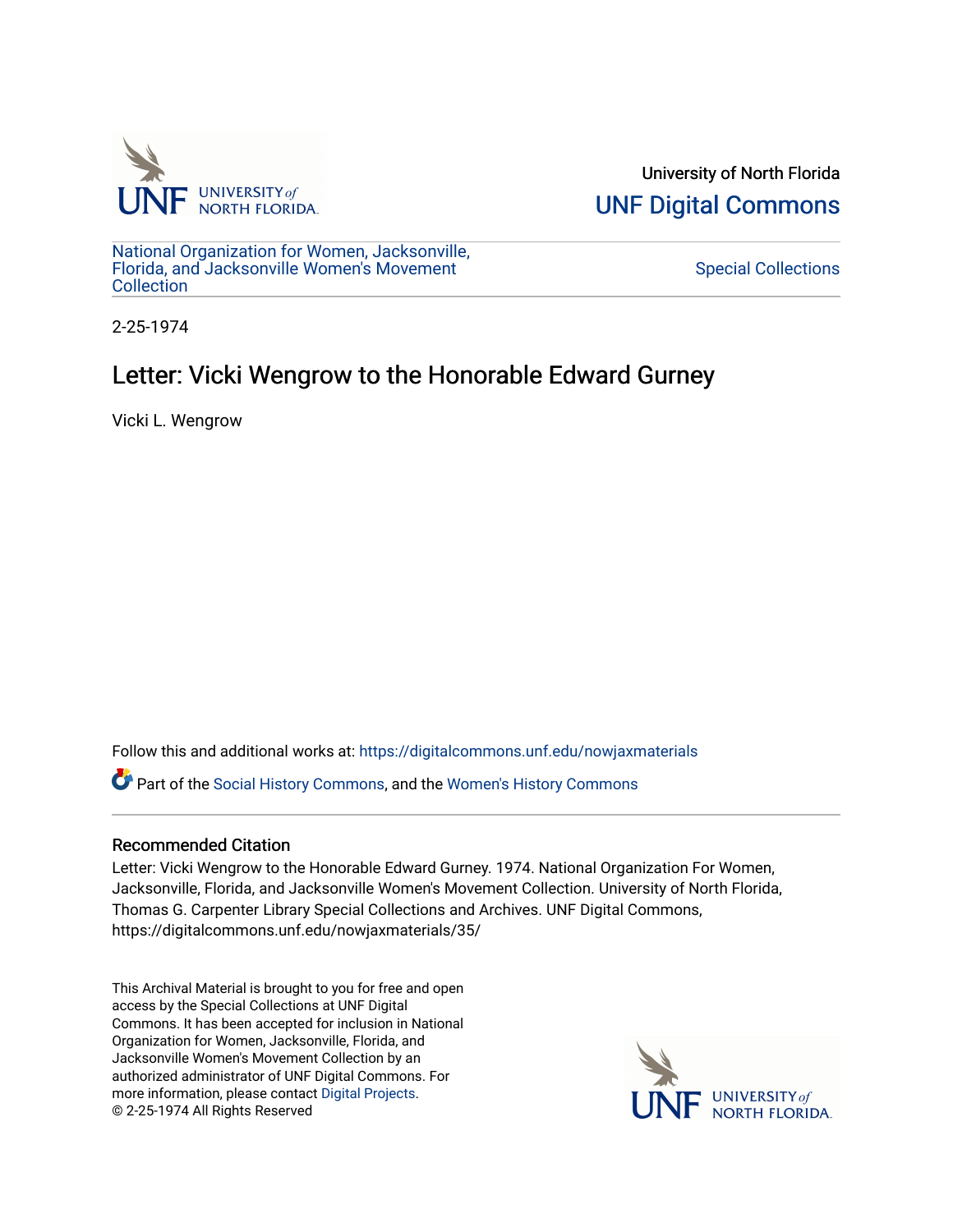February 25, 1974

The Honorable Edward Gurney United States Senate Washington, D.C. 20510

Dear Senator Gurney:

I believe you will be pleased to know that, as of March 1, 1974. the city of Jacksonville, Florida, will have a functioning Rape Crisis Center. I am writing to you on behalf of my client, the Women's Rape Crisis Center, seeking your aid in obtailing funding for this important project.

The Women's Rape Crisis Center will greatly benefit our Jacksonville community, as such centers do in other forwardlooking cities. Rape crisis personnel help law enforcement officers combat crime in our cities, by helping rape victims understand how to help the police help them, and by doing the time-consuming support and referral work the police have heretofore been forced to assume. A Rape Crisis Center is a worthwhile occasion for new monies to come into Florida, that will, among other benefits, create jobs for up to fifty persons.

This bi-racial effort has the endorsement and/or involvement of a cross-section of community groups; amongthem: YWCA, Suicide Prevention and Crisis Intervention, Inc., Mayor's Commission on the Status of Women, NAACP, and the Jacksonville Women's Political Caucus. Thus, besides the direct assistance the program gives to Jacksonville's women and children, it will also have the ripple effects of promoting harmony between diverse segmentsof our community: of improving race relations, and, most importantly, of making our streets and our city a safer and better place to live in. The impact of the Women's Rape Crisis Center will be felt throughout the entire community.

We understand that Senate Bill 2422 would establish a National Center for the Prevention and Control of rape and a  $$10,000,000$  funding level. If the bill has been passed, how do we apply for funds? (If it has not passed, we hope you will support it by co-sponsoring the bill.) Can you inform us of other funding sources (federal or

 $\n *m*$